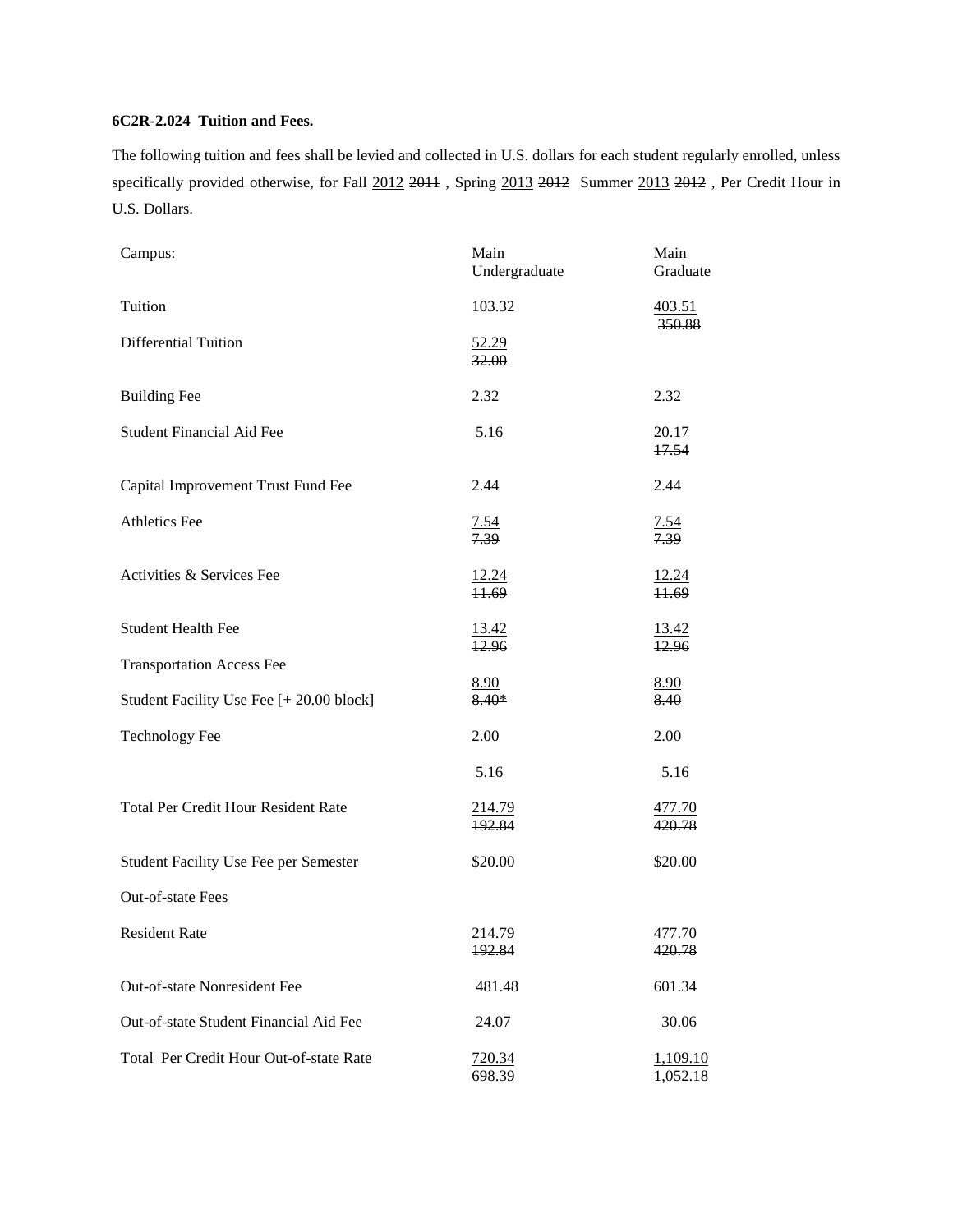| Student Facility Use Fee Per Semester          | \$20.00                 |
|------------------------------------------------|-------------------------|
| Campus - Main - Law                            |                         |
| Tuition                                        | <u>573.68</u><br>531.19 |
| <b>Building Fee</b>                            | 2.32                    |
| <b>Student Financial Aid Fee</b>               | 28.68                   |
| Capital Improvement Trust Fund Fee             | 26.55                   |
| Athletic Fee                                   | 2.44                    |
| Activities & Service Fee                       | $\frac{7.54}{7.39}$     |
|                                                | $\frac{12.24}{11.69}$   |
| <b>Student Health Fee</b>                      | <u>13.42</u><br>12.96   |
| <b>Transportation Access Fee</b>               | <u>8.90</u>             |
| Student Facility Use Fee                       | 8.40                    |
| <b>Technology Fee</b>                          | 2.00                    |
|                                                | 5.16                    |
| <b>Total Per Credit Hour Resident Rate</b>     | 656.38<br>610.10        |
| <b>Student Facilities Use Fee Per Semester</b> | \$20.00                 |
| Out-of-state Fees Assessed:                    |                         |
| <b>Resident Rate</b>                           | <u>656.38</u><br>610.10 |
| Out-of-state Tuition                           | 635.31<br>621.03        |
| Out-of-state Student Financial Aid Fee         | 31.76<br>31.05          |
| <b>Total Out-of-state Rate</b>                 | 1,323.45<br>1,262.18    |
| <b>Student Facility Use Fee Per Semester</b>   | \$20.00                 |

\$20.00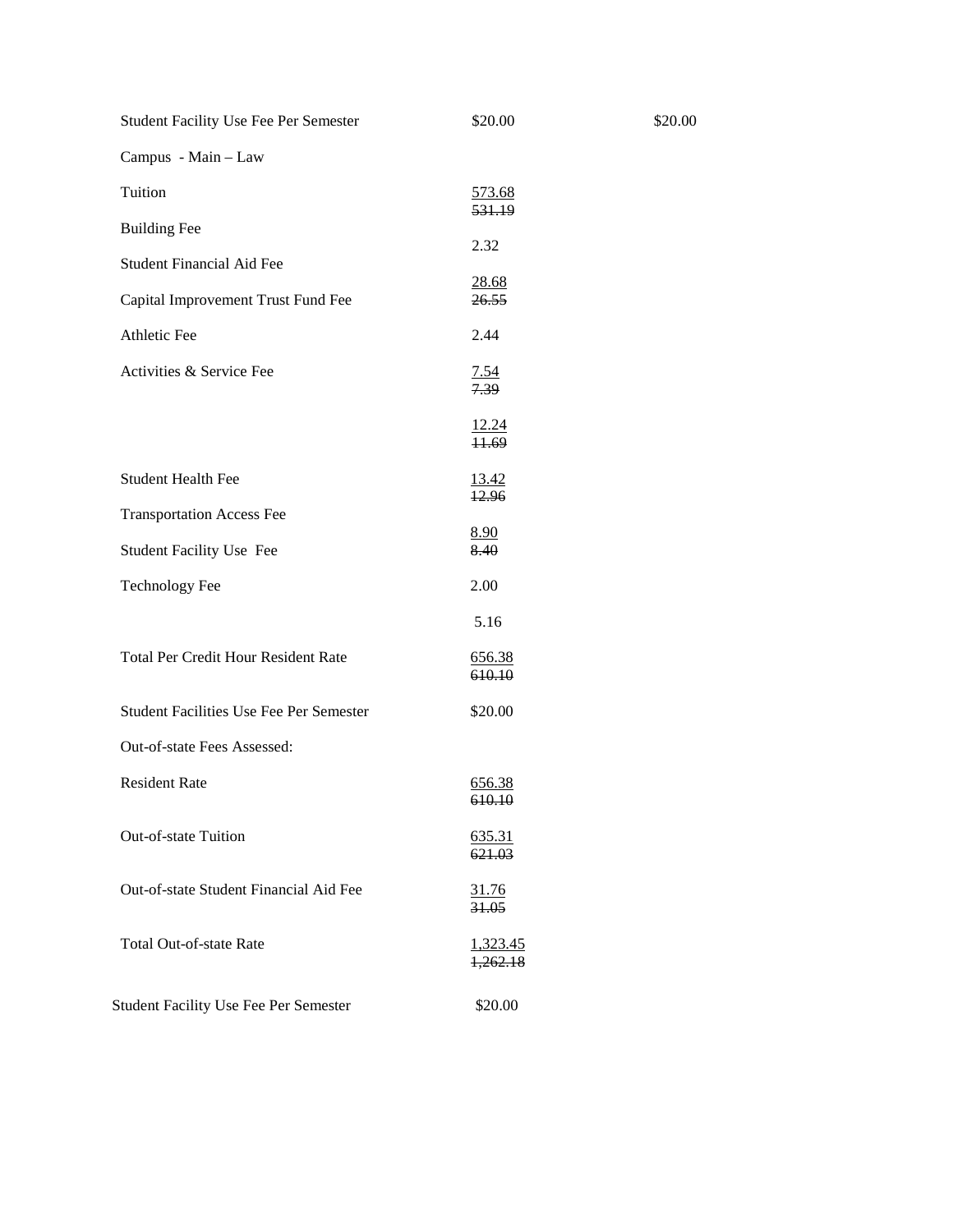| Campus:                                             | Panama City<br>Undergraduate | Panama City<br>Graduate |
|-----------------------------------------------------|------------------------------|-------------------------|
| Tuition                                             | 103.32                       | 403.51                  |
| Differential Tuition                                | 52.29<br>32.00               | 350.88                  |
| <b>Building Fee</b>                                 | 2.32                         | 2.32                    |
| <b>Student Financial Aid Fee</b>                    | 5.16                         | 20.17<br>17.54          |
| Capital Improvement Trust Fund Fee                  | 2.44                         | 2.44                    |
| Athletics Fee                                       | 0.69                         | 0.69                    |
| Activities & Services Fee                           | 9.41                         | 9.41                    |
| <b>Student Health Fee</b>                           | 0.00                         | 0.00                    |
| <b>Technology Fee</b>                               | 5.16                         | 5.16                    |
| <b>Total Resident Rate</b>                          | <u>180.79</u><br>160.50      | 443.70<br>388.44        |
| Out-of-state Fees Assessed:<br><b>Resident Rate</b> | 180.79<br>160.50             | 443.70<br>388.44        |
| Out-of-state Fee                                    | 481.48                       | 601.34                  |
| Out-of-state Student Financial Aid Fee              | 24.07                        | 30.06                   |
| <b>Total Out-of-state Rate</b>                      | 686.34<br>666.05             | 1,075.10<br>1,019.84    |
| Campus:                                             | Sarasota                     | Sarasota                |
|                                                     | Undergraduate                | Graduate                |
| Tuition                                             | 103.32                       | 403.51                  |
| <b>Differential Tuition</b>                         | 52.28<br>32.00               | 350.88                  |
| <b>Building Fee</b>                                 | 2.32                         | 2.32                    |

 $\frac{20.17}{17.54}$ 

Student Financial Aid Fee 5.16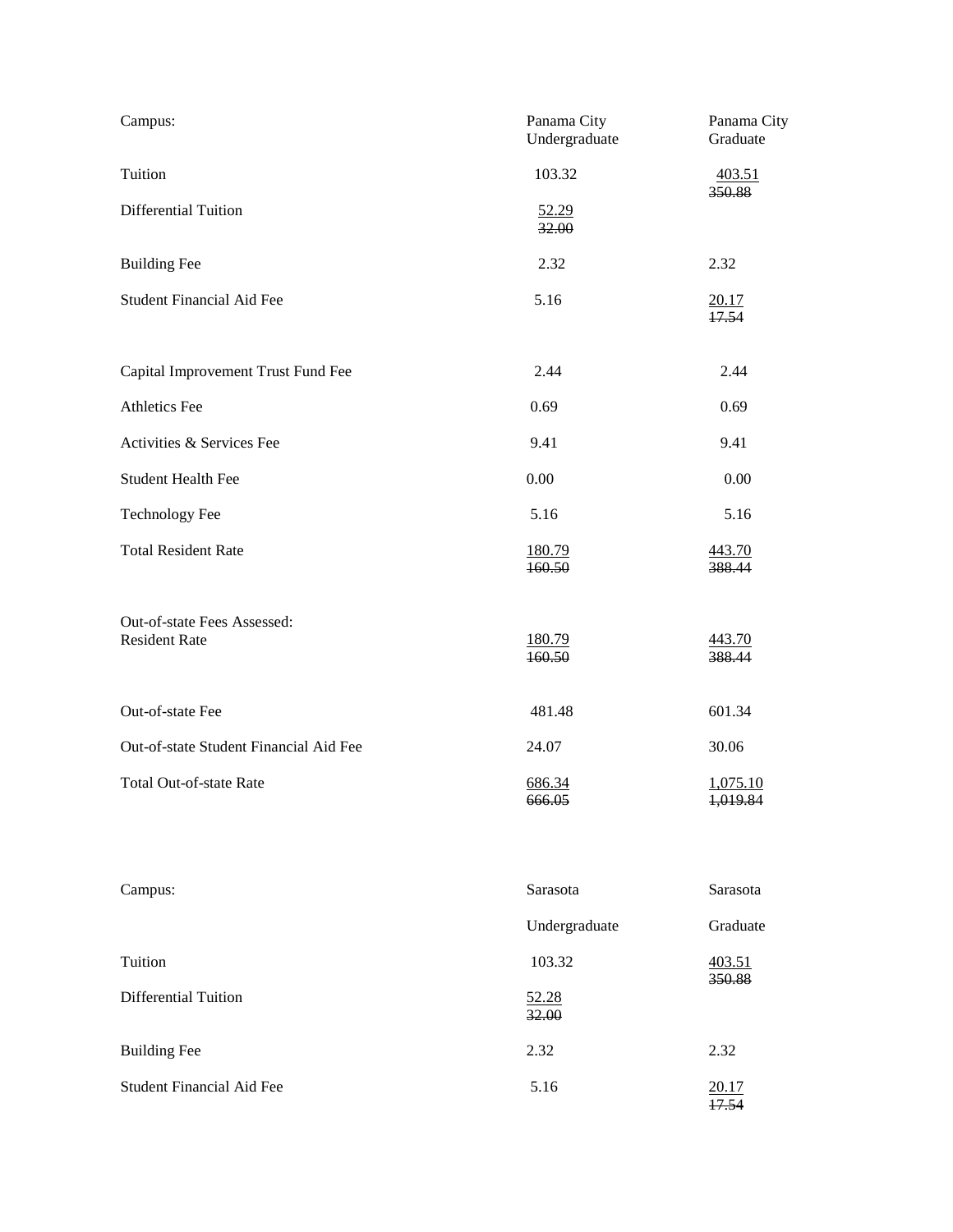| Capital Improvement Trust Fund Fee     | 2.44             | 2.44                            |
|----------------------------------------|------------------|---------------------------------|
| Athletics Fee                          | 0.69             | 0.69                            |
| Activities & Services Fee              | 11.69            | 11.69                           |
| <b>Technology Fee</b>                  | 5.16             | 5.16                            |
| <b>Total Resident Rate</b>             | 193.51<br>162.48 | 456.42<br>401.16                |
| Out-of-state Fees Assessed:            |                  |                                 |
| <b>Resident Rate</b>                   | 193.51<br>173.22 | 404.42<br>390.72                |
| Out-of-state Fee                       | 481.48           | 601.34                          |
| Out-of-state Student Financial Aid Fee | 24.07            | 30.06                           |
| <b>Total Out-of-state Rate</b>         | 699.06<br>668.33 | 1,087.82<br><del>1.022.12</del> |

| Campus:                            | Medicine                          |
|------------------------------------|-----------------------------------|
| State Fees Assessed:               |                                   |
| <b>Tuition Fee</b>                 | 19,943.16<br><del>18,465.89</del> |
| <b>Building Fee</b>                | 92.80                             |
| Student Financial Aid Fee          | <u>997.15</u><br>923.29           |
| Capital Improvement Trust Fund Fee | 97.60                             |
| <b>Athletics Fee</b>               | 271.44<br><del>266.04</del>       |
| Activities & Services Fee          | 446.64<br>420.84                  |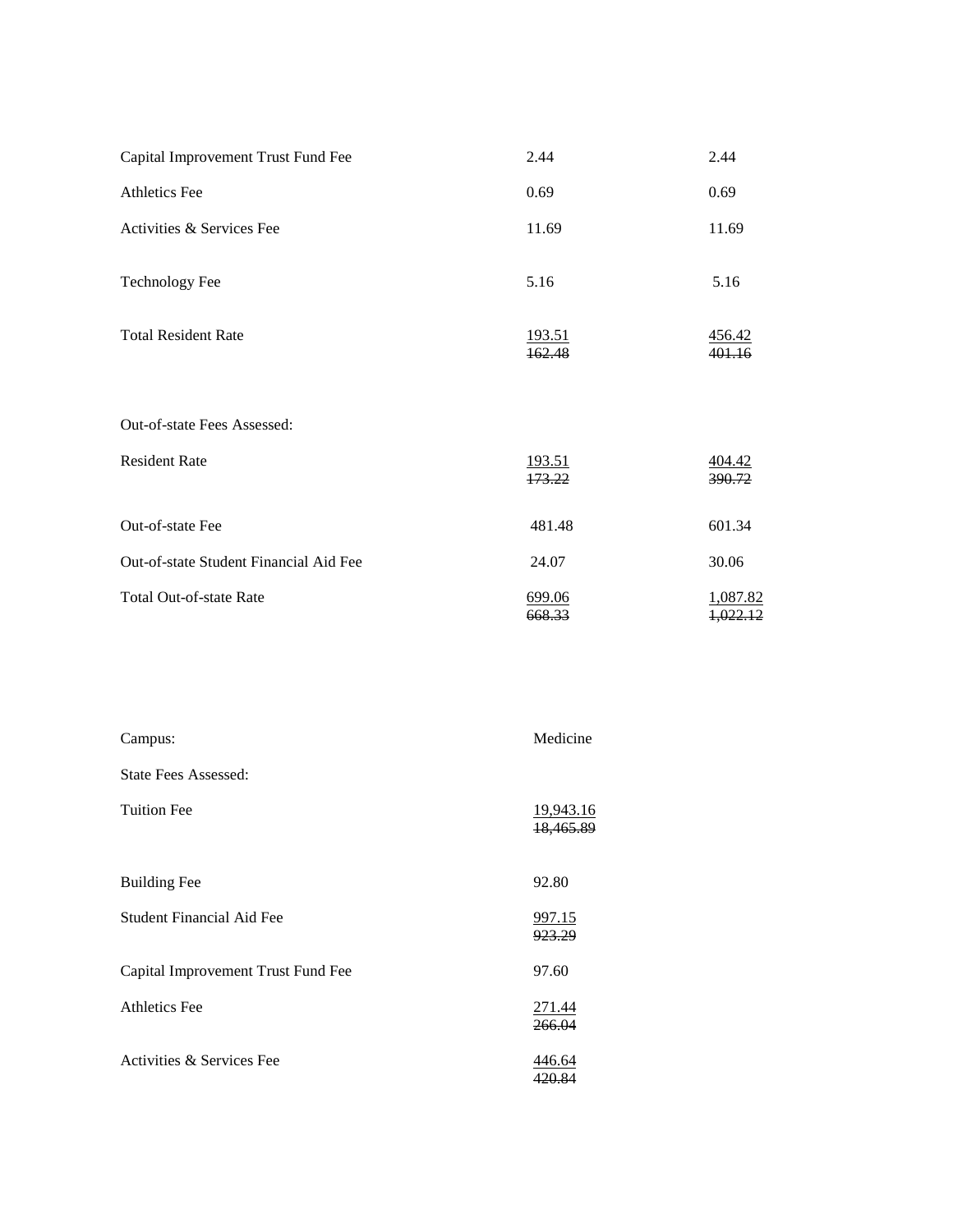| <b>Student Health Fee</b>                     | <u>483.12</u>                 |
|-----------------------------------------------|-------------------------------|
| <b>Student Facility Use Per Credit Hour</b>   | 466.56<br>\$72.00             |
| <b>Technology Fee</b>                         | 185.76                        |
| <b>Transportation Access</b>                  | 320.40<br>302.40              |
| <b>Student Facility Uses Fee Per Semester</b> | \$40.00                       |
| <b>Total Resident Rate</b>                    | 22,944.07<br>21,333.18        |
| Out-of-state Fees Assessed:                   |                               |
| <b>Resident Rate</b>                          | 22,944.07<br>21,333.18        |
| Out-of-state Fee                              | 32,905.90                     |
| Out-of-state Student Financial Aid Fee        | 1,645.29                      |
| Total Out-of-State Fee                        | <u>57,495.26</u><br>55.884.37 |

College of Medicine Notes:

semesters enrolled.

Because of the variances explained below, the actual amount charged a particular student may vary based upon actual credit hours since a few fees are not charged as block fees. Also, for Medical students, some years the program may include more than two semesters which may overlap academic years.

When the FSU College of Medicine was established, the Tuition, Building, Capital Improvement, & Financial Aid Fees were established based on 40 credit hours per block year and have not changed. Local fees (Athletics, A&S, Health) are estimated at 36 credit hours per block year, but assessed on actual hours and

Transportation Access, Student Facilities Use Fee and Technology Fees are assessed on a per credit hour basis in which the students are actually enrolled for each semester, and not at block rates. The SFUF is \$20/semester plus \$2.00 per credit hour per semester. It is only assessed the first two years, because the students are studying off campus the second two years.

The part-time, per credit hour rate each semester is calculated based on 12 credit hours per semester.